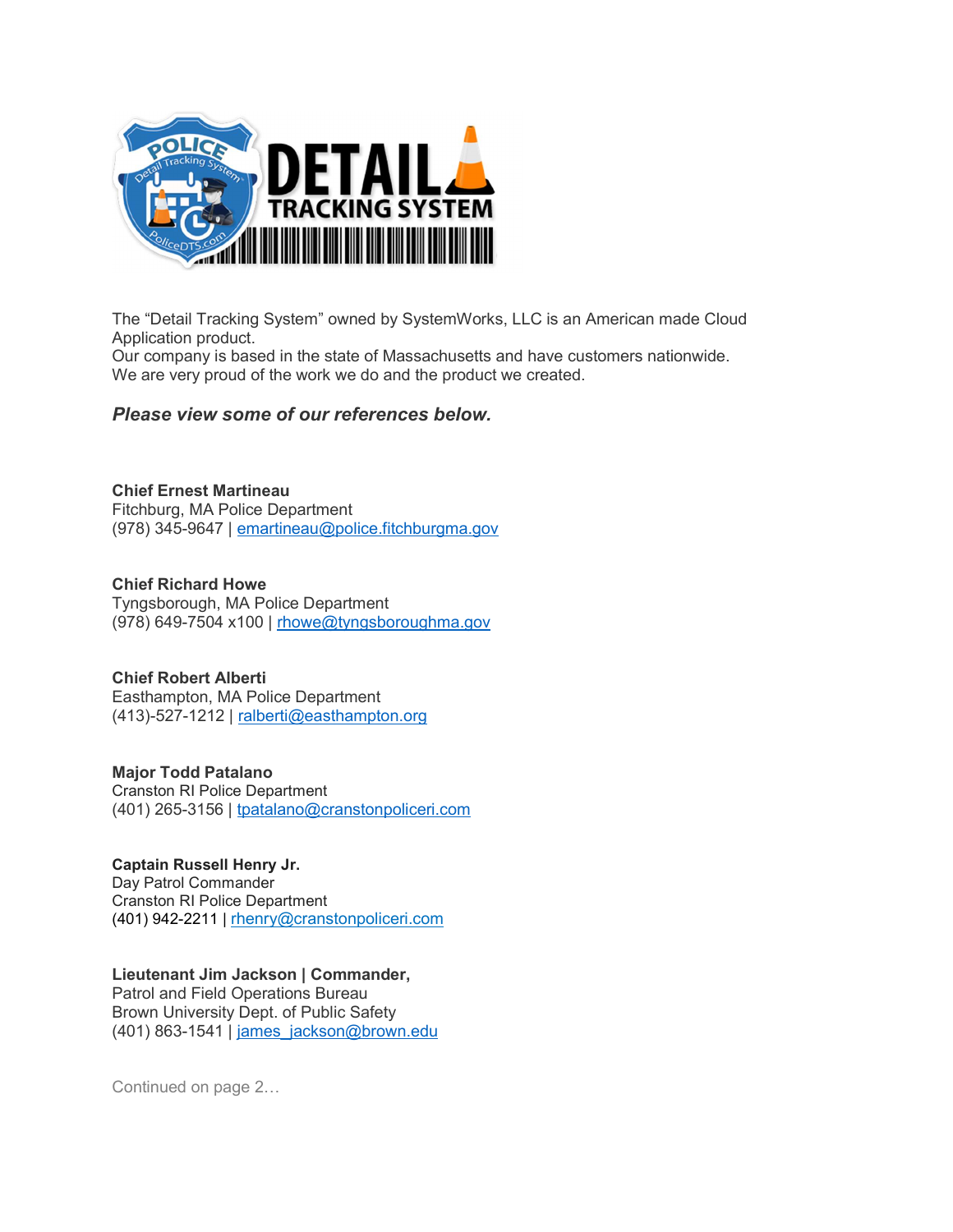## Captain Roberto L. DaSilva

Administration Division Pawtucket, RI Police Department (401) 569-3593 | RDaSilva@pawtucketpolice.com

Lieutenant John J. Porter Hopkinton, MA Police Department (508) 497-3401 | jporter@hopkintonpd.org

Lieutenant William Barry Brockton, MA Police Department (508) 897-5221 | wbarry@brocktonpolice.com

James Baino FOP lodge 4 secretary Pawtucket Police Department (401) 559-2179 | secretary@pawtfop4.org

Sargent Brian Pomeroy West Springfield, MA Police Department (413) 364-6261 | bpomeroy@westspringfieldpolice.org

Peter Abaskharoun Burlington, MA Police Department (781) 844-7126 | Pabask@bpd.org

Chief Michael Kent Burlington, MA Police Department (781) 272-1212 | mkent@bpd.org

Captain Gregory Skehan Burlington, MA Police Department (781) 272-1212 | gskehan@bpd.org

## Glenn Kuczer

POLICE DETAIL TRACKING SYSTEM Founding Director | SYSTEMWORKS, LLC Mobile: 401.413.2953 Office: 978.925.4005 Toll Free: 800.801.8651 mail: Glenn@PoliceDetails.com Internet: https://PoliceDetails.com Internet: https://swits.co